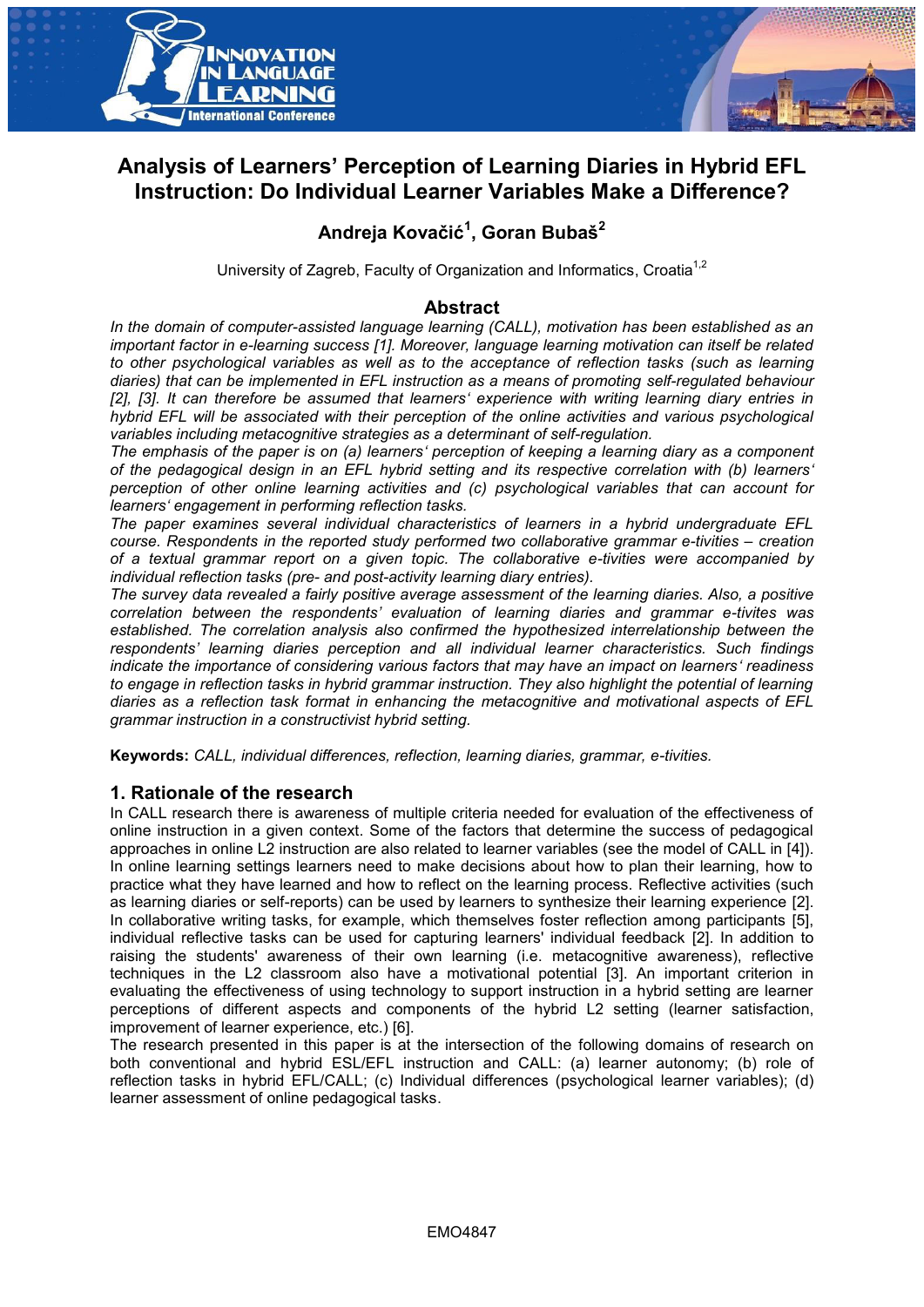

## **2. Aim**

The research in this paper was aimed at the use of quantitative survey data to establish the students' perception of the reflective task, as well as its possible relationship with their perception of the performed e-tivities (grammar reports) and several individual characteristics.

- The following research questions were therefore defined for our study:
- *RQ1:* What are the average ratings for the students' assessment of individual learning diaries that accompanied their performance of out-of-class e-tivities?
- *RQ2:* Is there a relationship between (1) the students' assessment of individual learning diaries and (2) their overall perception of three aspects of conducted grammar e-tivities and each grammar etivity in particular?
- *RQ3:* Is there a relationship between (1) the students' assessment of individual learning diaries and (2) the selected psychological variables?

## **3. Method**

#### **3.1 Sample and procedure**

The respondents in this study are first-year students (N=97; 89% male and 11% female; aged 18-23, mainly aged 19) enrolled in an English for Information Technology undergraduate course at a Croatian university. During one semester students worked in small teams outside class to create **two written grammar reports** on two different advanced grammar topics that were otherwise not covered in the course (Conditionals: Unreal conditions; Causative *have*; Subjunctive and unreal past; Reported questions and commands; Participle phrases).

The grammar reports were integrated with reflective tasks – **learning diary entries (logs)** aimed at raising students' awareness of: the language task (structuring, drafting and writing up a report), their knowledge and complexity of the grammar topic, collaboration with teammates, importance of time management and other constraints inherent in the performance of the out-of-class task. By writing semi-structured diary entries (*two* for each e-tivity – one before the creation of the grammar report on a selected topic and the other after submitting the grammar report) students engaged in individual reflection on the aforementioned issues before and after each e-tivity. At the end of the course, respondents were asked to fill out a survey questionnaire.

The prompts for the semi-structured diary entries that were submitted as Word documents via LMS Moodle included a *pre-activity* and *post-activity* log. The *pre-activity log* included the following prompts: (a) What I think I know about the topic; (b) Things I am good at concerning the task / grammar topic; (c) My goal (What I want to learn about the grammar topic); (d) What I could do and why it may help me; (e) Things I may find difficult while doing the task. The *post-activity log* included the following prompts: (a) How well I achieved the goal; (b) What I learnt about the grammar topic; (c) What I learnt about learning; (d) How I dealt with the difficulties with doing the task.

#### **3.2 Instruments**

The survey conducted at the end of the semester, after the performance of the e-tivities included the following 8 scales (answers were provided on a Likert scale ranging from 1 – "I totally disagree" to 5 – "I totally agree"):

(1) *Students' self-assessment of learning diaries after the performance of e-tivities*; self-created scale (9 items); example of an item: "Keeping a language log on the written grammar e-tivity made me think about how to perform the given e-tivity as best as I can";

(2) *Students' evaluation of three aspects of e-tivities*: mainly adapted from [7], [8], [9]; (a) *E-tivity content* (6 items); example of an item: "The e-tivity content was well-adjusted to the needs of the students in the course"; (b) *E-tivity methodology* (7 items); example of an item: "Explanations were clear (including appropriate examples) and concise"; (c) *Interaction among participants during e-tivities* (7 items); example of an item: "Activities required a variety of interactional patterns: teacher-student, student-teacher, student-student";

(3) *Students' evaluation of each of the two e-tivities*: self-created scale (7 items); example of an item: "The performance of the written e-tivity (grammar report) was motivating for my learning of English";

(4) Individual characteristics: (a) *Motivation for learning L2* (as an affective learner variable including both intrinsic and extrinsic motivation); (12 items) adapted from [9], [10], [11]; example of an item: "I participated in the e-tivities in the English course for the pleasure I experience in knowing more about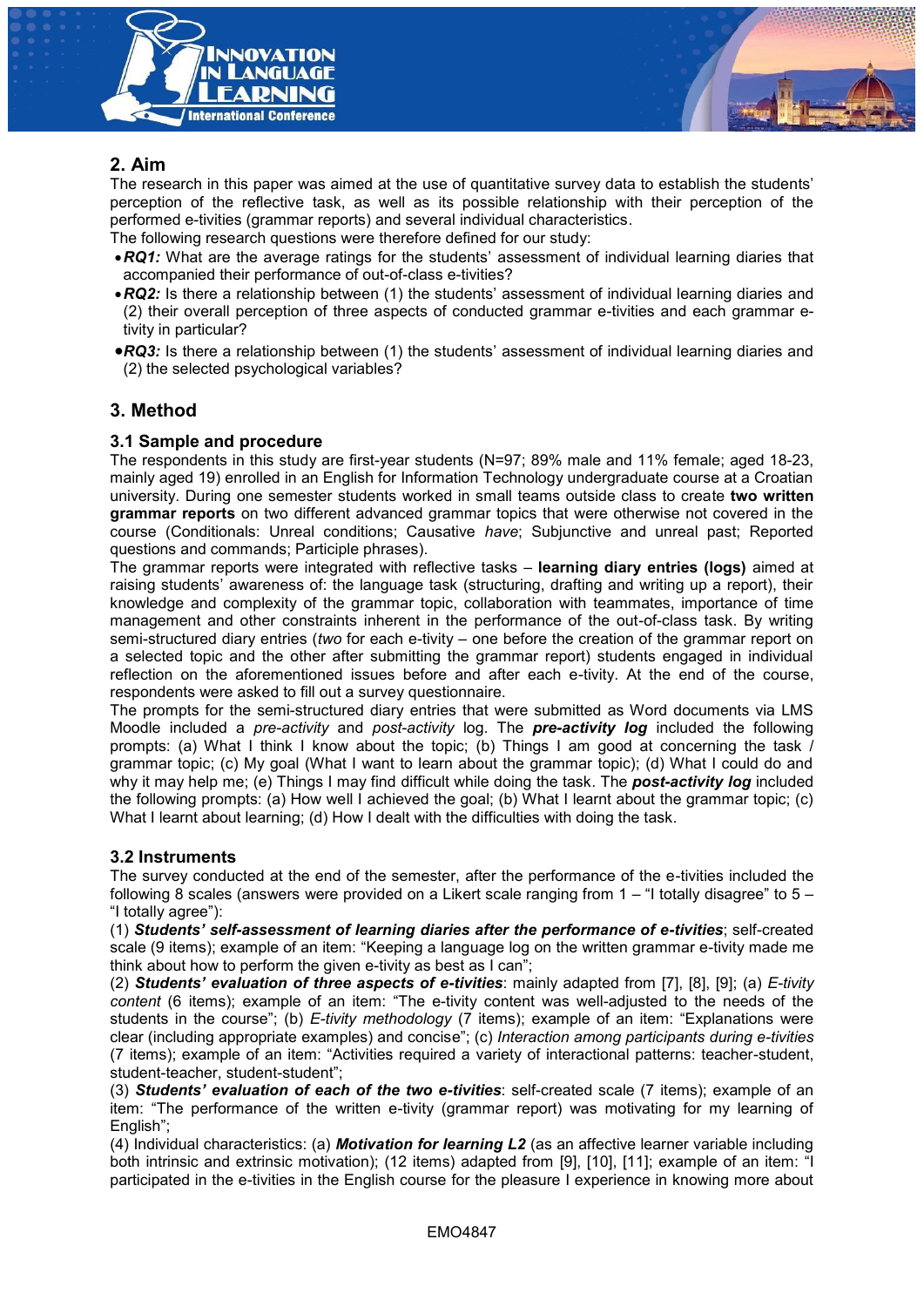

the English language"; (b) *Metacognitive strategies in online language learning* (9 items); adapted from the survey for assessment of learner strategies in using internet resources [12]; example of an item: "When I finish learning on the computer I check if my work is correct/how well I have done"; (c) *social strategies in online language learning* (7 items) adapted from [12]; example of an item: "When I don't know the answer while doing an exercise on the computer I ask someone else for help"; (5) Learner variables related to self-regulated behaviour: (a) *Effort invested in using online resources in the EFL course* (14 items); mainly adapted from [8], [13]; example of an item: "Considering the amount of time I have studied English, I am satisfied with my progress"; (b) *Personal goal-setting* (6 items) – mainly adapted from [8], example of an item: "I like to embrace challenging educational goals, such as learning by means of new internet technologies".

#### **4. Results and discussion**

The statistical methods used for the analysis of quantitative data in accordance with the research questions included: (a) descriptive analysis (Research question 1) and (b) correlation analysis (Pearson correlation) (Research questions 2 and 3).

#### **4.1 Students' assessment of the learning diary tasks**

Average ratings regarding the students' assessment of an exercise consisting of two individual learning diary entries submitted before and after the completion of each grammar e-tivity are presented in Table 1. As can be concluded from the data presented in Table 1, the highest average ratings (in the range from 3.34 to 3.57) of written diary entries were given by the students in relation to task accomplishment elements (practical: performance of e-tivity and use of previous experience; reflectional: assessment of success in e-tivity and assessment of procedure needed to complete an etivity) of written grammar e-tivities. Also, all of the rated elements received at least an average rating of 3.00, which could be interpreted in the following way: writing diary entries was considered useful by some of the students who performed them in the "English language I" course.

Table 1. Results of descriptive analysis of data related to the assessment of learning diary tasks (responses on the Likert scale ranging from 1 – "I totally disagree" to 5 – "I totally agree"; the order of evaluation elements in *Table 1* is from highest to lowest average rating by the students; N=97)

| <b>Evaluation element</b>                                                                                                                                                              | <b>Evaluation area</b>                   | м    | SD   |
|----------------------------------------------------------------------------------------------------------------------------------------------------------------------------------------|------------------------------------------|------|------|
| Writing diary entries on the written grammar e-tivity enabled me to perform<br>the given e-tivity as best as I can.                                                                    | Performance - task<br>accomplishment     | 3.57 | .92  |
| Writing diary entries on the written grammar e-tivity motivated me to apply<br>my previously acquired experience in completing the given task.                                         | Performance - task<br>accomplishment     | 3.47 | .98  |
| Writing diary entries on the written grammar e-tivity enabled me to assess<br>how successfully I completed the given task.                                                             | Reflection - task<br>accomplishment      | 3.38 | 1.09 |
| Writing diary entries on the written grammar e-tivity made me think about<br>how to perform the given e-tivity as best as I can.                                                       | Reflection - task<br>accomplishment      | 3.34 | 1.15 |
| I believe that writing diary entries on the written grammar e-tivity generally<br>contributed to the success of the "English language I" course.                                       | Relation to course<br><b>SUCCESS</b>     | 3.33 | 1.11 |
| Writing diary entries on the written grammar e-tivity helped me to<br>understand a specific English grammar topic.                                                                     | Theoretical content<br>- reflection      | 3.23 | 1.04 |
| I believe that writing diary entries on the written grammar e-tivity generally<br>contributed to motivating other students.                                                            | Student motivation                       | 3.11 | 1.01 |
| I believe that writing diary entries on the written grammar e-tivity generally<br>contributed to the acquisition of content for other students in the "English"<br>language l" course. | Student content<br>acquisition           | 3.05 | 1.08 |
| Writing diary entries on the written grammar e-tivity was motivating for my<br>English language learning.                                                                              | Self-motivation for<br>language learning | 3.00 | 1.00 |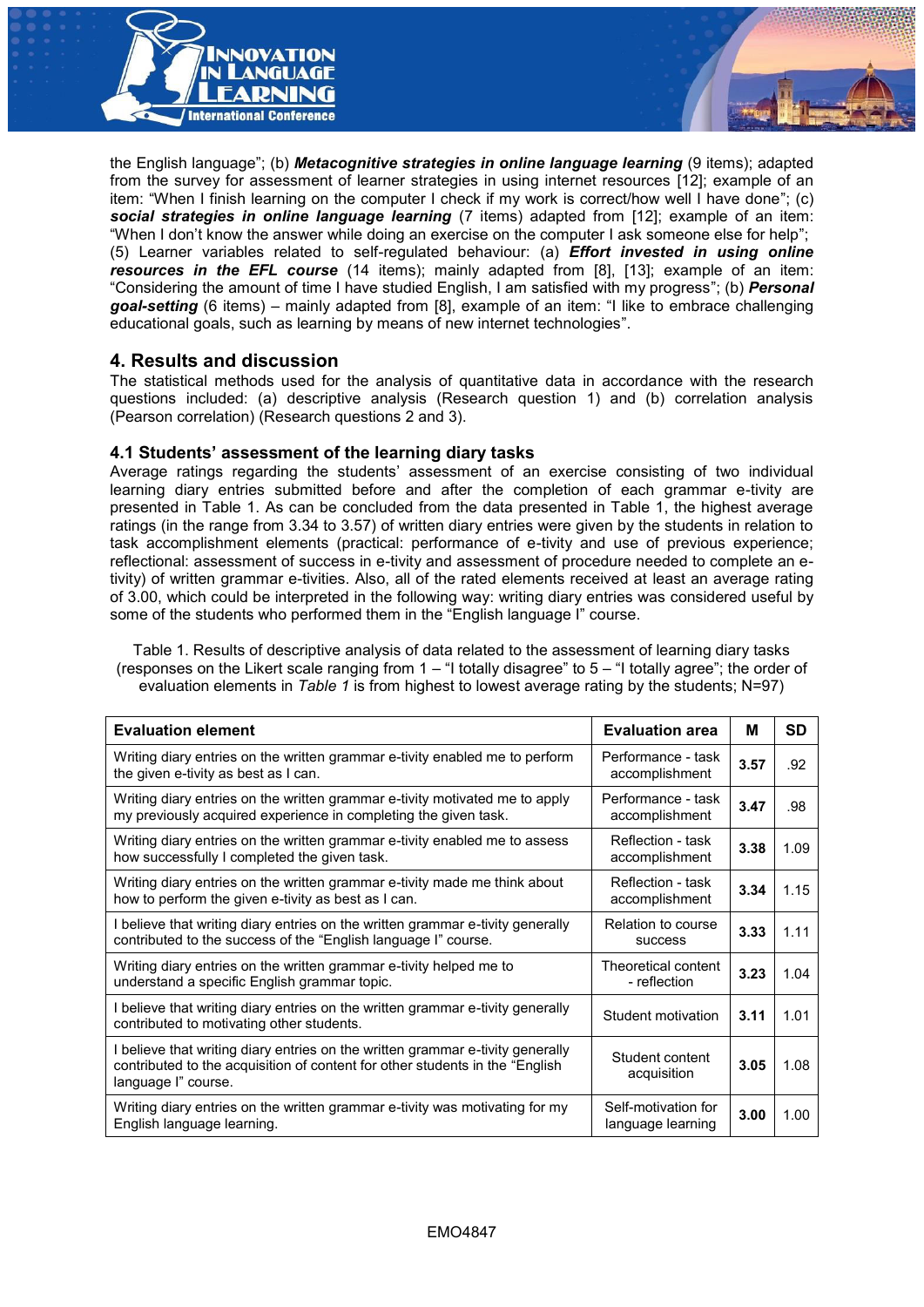![](_page_3_Picture_0.jpeg)

#### **4.2 Correlation between students' assessment of individual learning diary tasks and collaborative grammar e-tivities**

The results of correlation analysis that are presented in Table 2 reveal a rather high correlation of the students' evaluation (assessment) of learning diary tasks with their perception of two grammar etivities (r=.649 and r=.685), as well as a moderate correlation (in the range from r=.306 to r=.446) with their perception of the overall aspects of grammar e-tivities (e-tivity content, methodology and interaction among participants in e-tivity performance).

Table 2. Correlation (*Pearson correlation coefficient)* between students' evaluation of learning diary tasks (logs), and aspects of e-tivities (for both e-tivities together) and each particular e-tivity

|                                                                       | E-tivity content<br>(both e-tivities) | E-tivity<br>methodology<br>(both $e-$<br>tivities) | E-tivity<br>interaction<br>(both $e$ -<br>tivities) | Grammar<br>e-tivity 1 | Grammar<br>e-tivity 2 |
|-----------------------------------------------------------------------|---------------------------------------|----------------------------------------------------|-----------------------------------------------------|-----------------------|-----------------------|
| Assessment of the<br>learning diary tasks                             | $.402$ **                             | $.446$ **                                          | $.306$ **                                           | $.649$ <sub>**</sub>  | $.685$ "              |
| $*_{n}$ $\wedge$ $\overline{0}$ . $**_{n}$ $\wedge$ $\wedge$ $\wedge$ |                                       |                                                    |                                                     |                       |                       |

\**p*<.05; \*\* *p*<.01

#### **4.3 Correlation between students' assessment of individual learning diary tasks and individual learner variables**

Correlation coefficients between the assessment of the learning diary tasks, on the one side, and individual learner differences (L2 Motivation, Effort in using online resources, Personal goal-setting, Metacognitive strategies in online language learning, Social strategies in online language learning), on the other side, are presented in Table 3. The highest correlation was found between *Assessment of the learning diary tasks* and individual learner variable *Effort in using online resources* (r=.476). Also, a moderate correlation was found between *Assessment of the learning diary tasks* and *Social strategies in online language learning* (r=.465), as well as with *Metacognitive strategies in online language learning* (r=.460). Somewhat lower but statistically significant correlation was found between *Assessment of the learning diary tasks* and *L2 motivation* (r=.392) and a low correlation was found with *Personal goal-setting* (r=.244). The aforementioned results of the correlation analysis clearly indicate the interconnection of the evaluation (assessment) of the learning diary tasks with individual learner variables that were included in research that is presented in our paper.

Table 3. Correlation *(*Pearson correlation *coefficient)* between students' evaluation of learning diary tasks (logs) and five self-assessed psychological individual learner variables

|                                           | L2<br>motivation | Effort in using<br>online<br>resources | Personal<br>goal-setting | Metacognitive<br>strategies in<br>online<br>language<br>learning | Social<br>strategies in<br>online<br>language<br>learning |
|-------------------------------------------|------------------|----------------------------------------|--------------------------|------------------------------------------------------------------|-----------------------------------------------------------|
| Assessment of the<br>learning diary tasks | $.392$ **        | $.476$ **                              | $.244$ **                | $.460$ **                                                        | $.465$ **                                                 |

\**p*<.05; \*\* *p*<.01

### **5. Conclusion**

The aims of this paper were: (1) to use the quantitative data collected in a survey to empirically explore various factors related to students' perception of written reflective tasks (learning diary entries) that accompanied out-of-class collaborative online activities (e-tivities) in hybrid EFL grammar instruction; (2) based on the results of the quantitative data analysis (survey questionnaire), to discuss the role of reflective tasks integrated in EFL hybrid grammar instruction.

We therefore hypothesized that students' individual perception of learning logs would be interrelated with their perception of aspects of grammar e-tivities, on the one side, and several individual factors (motivation and several variables related to respondents' self-regulated and strategic behaviour), on the other. In the correlation analysis of the survey data significant positive interrelationships were confirmed between the assessment of learning diary entries and the perception of grammar e-tivities, as well as between the assessment of learning diaries and motivation, effort, goal-setting,